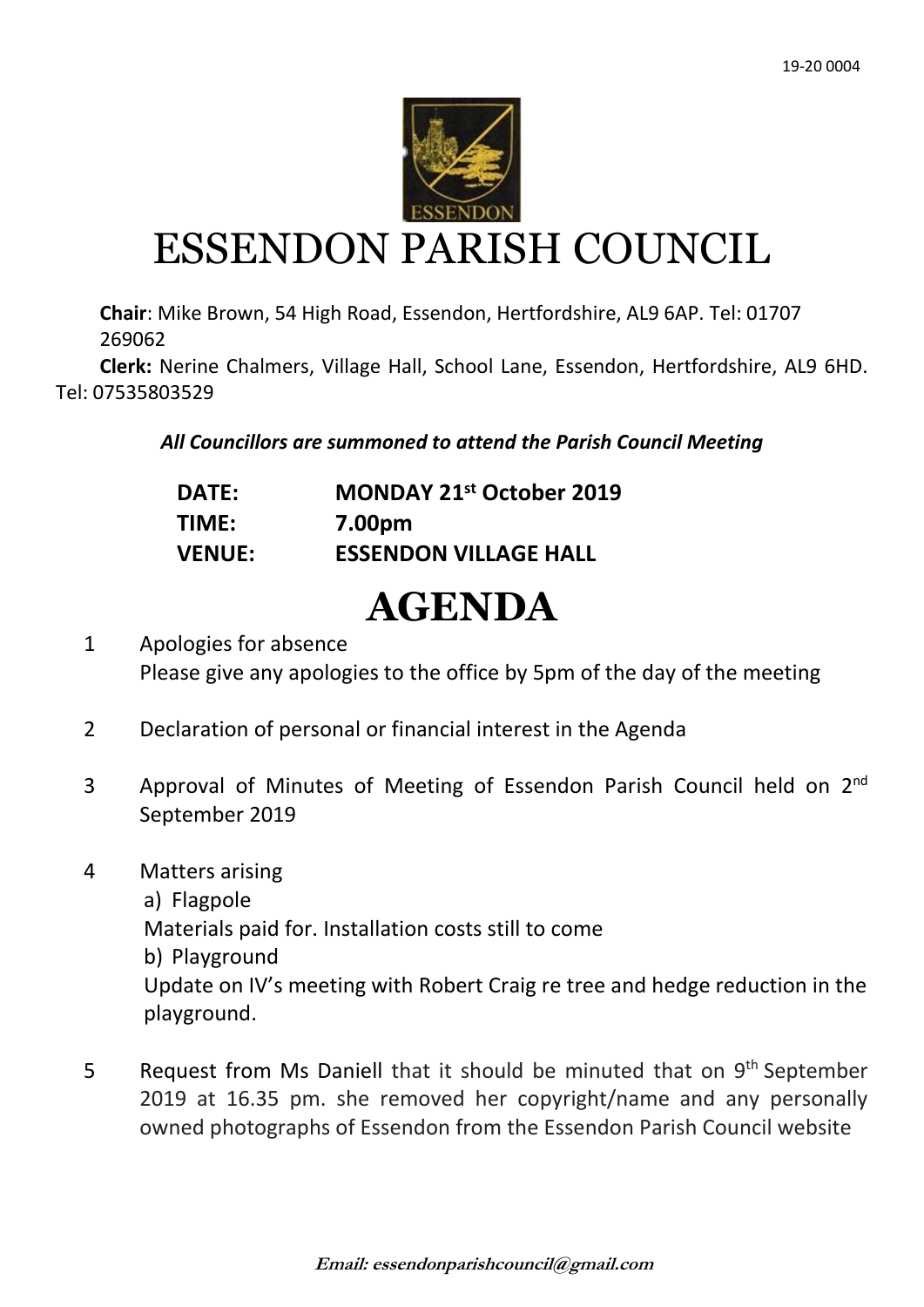- 6 Speed Indicator Device. Potential movement of the SID to the second location on Essendon Hill, as documented in the minutes of the council meeting of 13 May, 2019.
- 7 Forge Cottages Bus Stop
- 8 Any matters raised by the public

#### 9 Finance

a)Cheque signing

| <b>CDA Herts Membership</b>              |         | £35         |         |
|------------------------------------------|---------|-------------|---------|
| Moody Grounds Maintenance (August)       |         |             | £300    |
| Moody                                    | Grounds | Maintenance | £60     |
| (September)                              |         |             |         |
| <b>HAPTC</b>                             |         |             | £40     |
| <b>Essendon Village Hall</b>             |         |             | £5      |
| Victoria Bloomfield - mileage and stamps |         |             | £32.51  |
| Victoria Bloomfield 13/08-13/09          |         | £284.48     |         |
| Ian Venables (For Windsock Company)      |         |             | £511.80 |
|                                          |         |             |         |

#### b) Direct Debit

| ~~~~~~~~~~~~<br>e.on October 2019  | £23.47 |
|------------------------------------|--------|
| $ $ e.on War Memorial $1/07-30/09$ | £23.47 |
| Affinity                           | £80.85 |

### 10 Planning

• Application Reference: 6/2019/2229/HOUSE Proposed development at: West End Farm West End Lane Essendon Hatfield AL9 6AZ Proposal: Erection of poolhouse.

Application was refused and the subsequent appeal lost – previous comments repeated.

- Application Reference: 6/2019/1863/LAWP Proposed development at: 11 Glebe Cottages Essendon Hatfield AL9 6HQ Proposal: Certificate of lawfulness for the erection of rear dormer to facilitate loft conversion – application refused - on 23 September 2019
- 11 Correspondence
- 12 Any Other Business